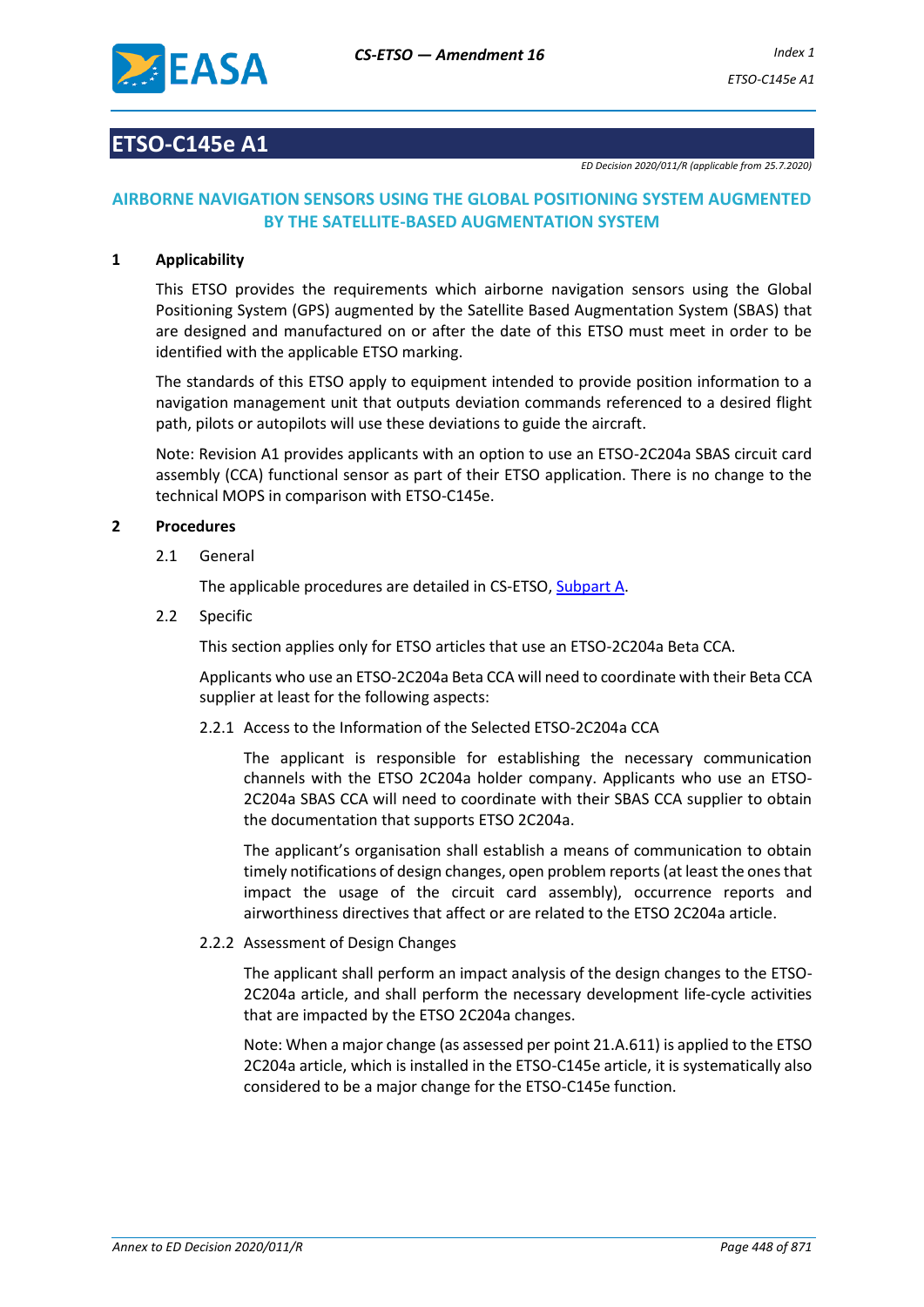

#### 2.2.3 Assessment and Reporting of Open Problem Reports (OPRs)

The applicant shall perform an assessment of the ETSO-2C204a CCA OPRs. The applicant shall report the resulting open problem reports that affect the ETSO-C145e article.

#### **3 Technical Conditions**

- 3.1 Basic
	- 3.1.1 Minimum Performance Standard

The applicable standards are those provided for functional equipment Class Beta in RTCA document DO-229E, Minimum Operational Performance Standards for Global Positioning System/Wide Area Augmentation System Airborne Equipment dated 15 December 2016, Section 2, as amended by [Appendices 2](#page-9-0) and 4 to this ETSO.

Class Beta equipment is defined in DO-229E, Section 1.4.

The test procedures are defined in DO-229E, Section 2.5.

The standards in this ETSO apply to equipment intended to provide position, velocity, and time information for a navigation management unit application that outputs deviation commands keyed to a desired flight path, or a non-navigation application such as an automatic dependent surveillance — broadcast (ADS-B) or terrain awareness and warning system (TAWS). In navigation applications, pilots or autopilots will use the deviations output by the navigation management unit to guide the aircraft. In non-navigation applications, the position, velocity, and time outputs will provide the necessary inputs for the end-use equipment. These ETSO standards do not address integration issues with other avionics.

#### Use of an ETSO-2C204a SBAS CCA functional sensor

ETSO-145e applicants have the option to use an ETSO-2C204a SBAS CCA functional sensor. Applicants who choose to use an ETSO-2C204a SBAS CCA functional sensor can take credit for certification compliance by virtue of the ETSO-2C204a ETSOA for:

- meeting the MPS Section 2.1 requirements;
- the development assurance of the hardware/software;
- the classification of the failure conditions; and
- the MPS Section 2.5 performance testing (functional qualification) except those tests that are specified in Appendix 1 to this document;
- the partial environmental testing performed on the ETSO-2C204a CCA.

After the integration of the ETSO-2C204a CCA into the ETSO-145e article, the applicant shall perform the testing described in Appendix 1. The applicant shall also complete the environmental qualification testing. The testing shall include the detailed functional test procedures delivered by the ETSO-2C204a CCA provider. This testing is required to address the paragraphs of this ETSO that are not covered by the points listed above.

Note: The manufacturer of end-use equipment that uses an ETSO-2C204a SBAS CCA functional sensor assumes full responsibility for its design and function under their ETSO-C145e authorisation.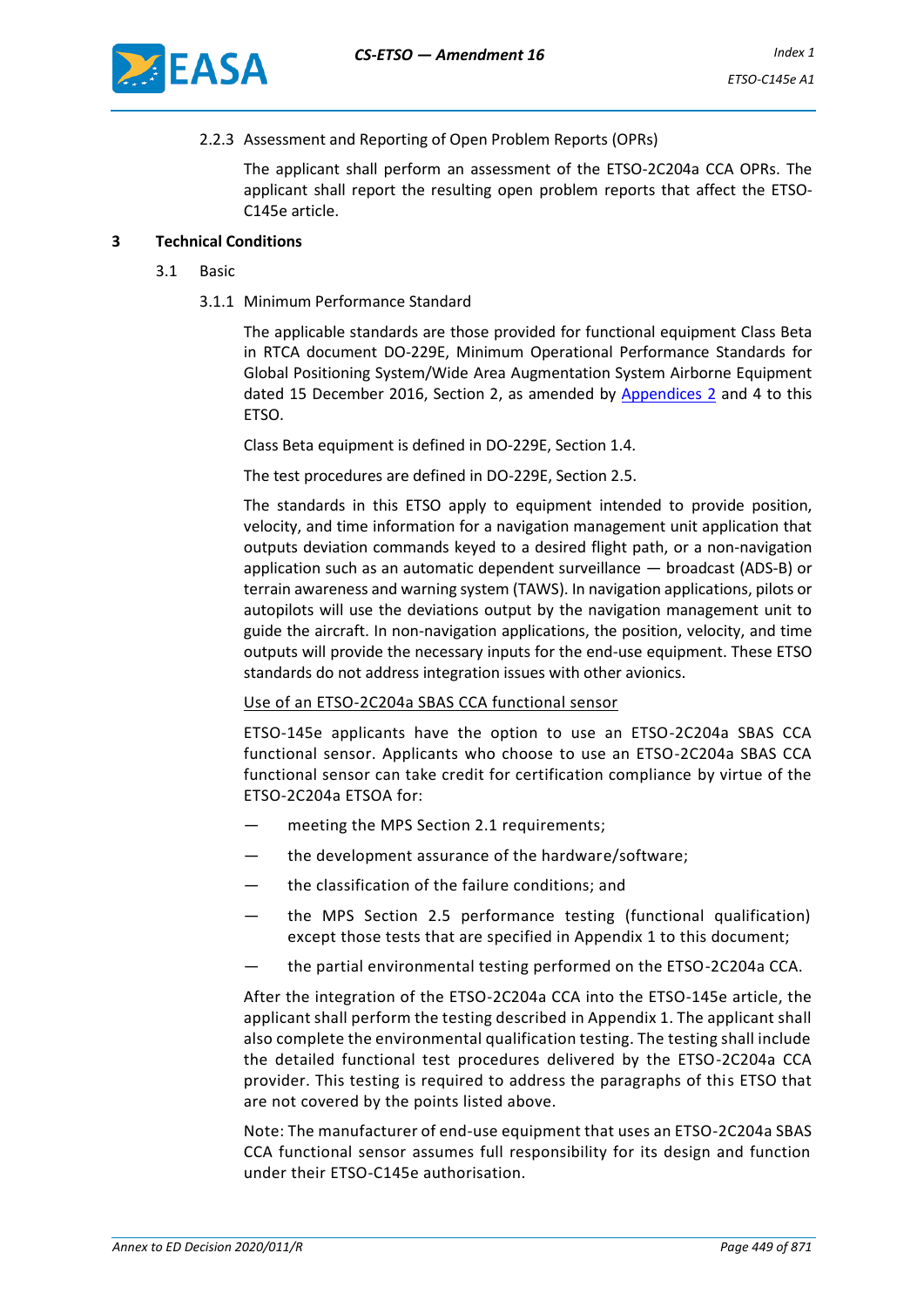

3.1.2 Environmental Standard

See CS-ETSO Subpart A paragraph 2.1.

The required performance under test conditions is defined in RTCA document DO-229E, Minimum Operational Performance Standards for Global Positioning System/Satellite Based Augmentation System Airborne Equipment, dated 15 December 2016, Section 2.4.

3.1.3 Software

See CS-ETSO, Subpart A, paragraph 2.2.

Applicants who use an ETSO-2C204a SBAS CCA functional sensor may use the ETSO-2C204a authorisation as substantiation for compliance with the software development assurance aspects of the CCA.

3.1.4 Airborne Electronic Hardware

See CS-ETSO, Subpart A, paragraph 2.3.

Applicants who use an ETSO-2C204a SBAS CCA functional sensor may use the ETSO-2C204a authorisation as substantiation for compliance with the hardware development assurance aspects of the CCA.

#### 3.2 Specific

3.2.1 Failure Condition Classification

See CS-ETSO, Subpart A, paragraph 2.4

Failure of the function defined in paragraph 3.1.1 of this ETSO is a:

- *major* failure condition for a loss of function or malfunction of en route, terminal, approach lateral navigation (LNAV), and approach LNAV/vertical navigation (VNAV) position data,
- *major* failure condition a for loss of function of approach localiser performance without vertical guidance (LP), and of approach localiser performance with vertical guidance (LPV) position data, and
- *hazardous* failure condition for a malfunction of approach (LP and LPV) position data that results in misleading information.

Note: These failure condition classifications are considered to be the minimum classifications. Guidance for the installation of navigation systems at the aircraft level (e.g. Certification Specifications and Acceptable Means of Compliance for Airborne Communications, Navigation and Surveillance (CS ACNS)) could require a different failure condition classification.

3.2.2 Additional Specific

If the equipment can satisfy the requirements of RTCA document DO-229E only when used with a particular antenna, the use of that antenna (by part number) shall be a requirement on the installation. This requirement shall be included in the installation manual as a limitation.

The applicant shall have all the data necessary to evaluate the geostationary (GEO) satellite bias as defined in RTCA document DO-229E, Section 2.1.4.1.5, available for review by EASA.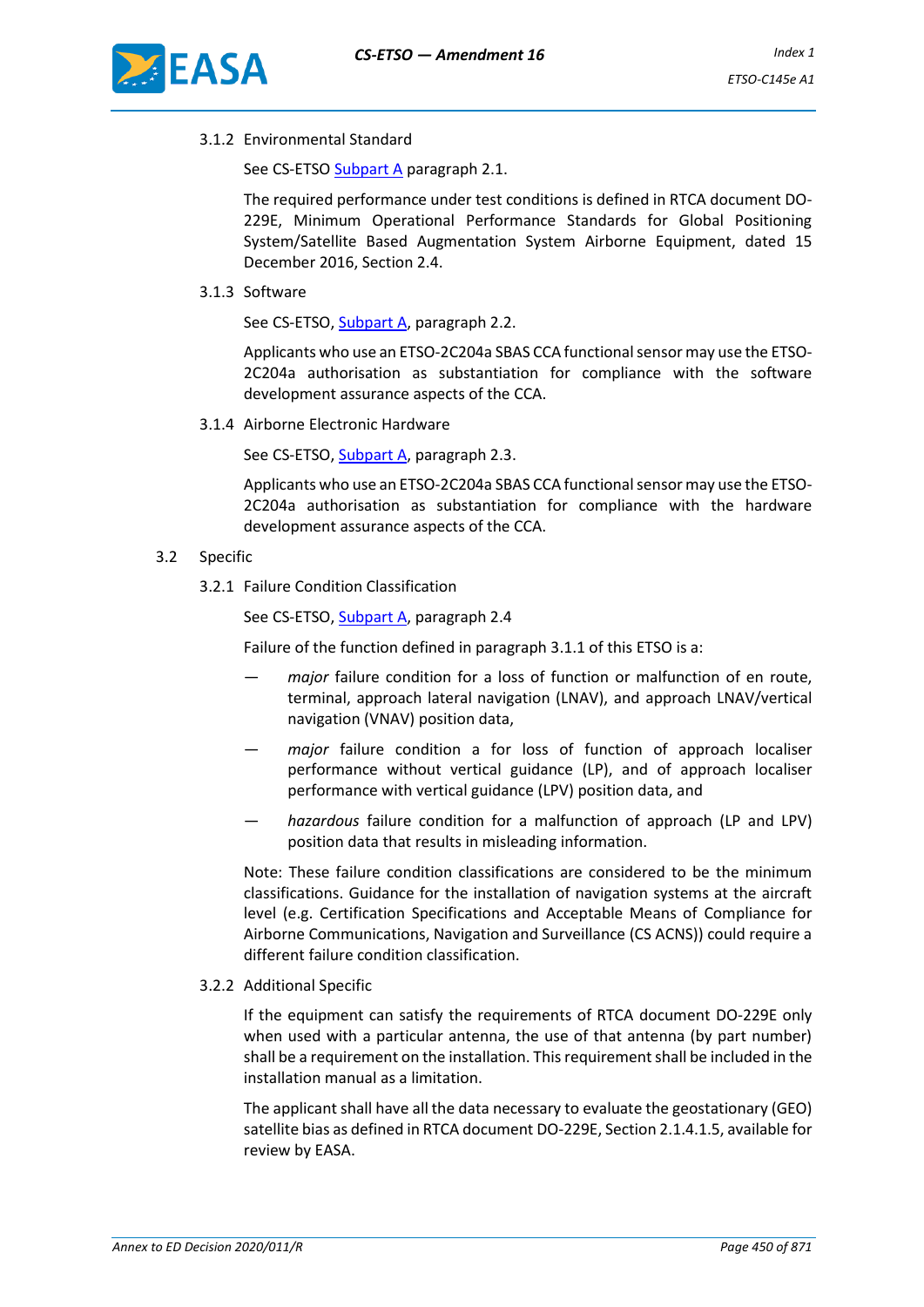

If the equipment uses barometric-aiding to enhance availability of FDE, then the equipment shall meet the requirements in RTCA document DO-229E, Appendix G.

#### **4 Marking**

4.1 General

See CS-ETSO, Subpart A, paragraph 1.2.

4.2 Specific

At least one major component must be permanently and legibly marked with the operational equipment class as defined in Section 1.4.2 of RTCA document DO-229E (e.g. Class 2). The functional equipment class defined in Section 1.4.1 of RTCA document DO-229E (e.g. Beta) is not required to be marked.

It is sufficient to declare the proper functional equipment class in the declaration of design and performance (DDP).

#### **5 Availability of Referenced Documents**

See CS-ETSO, Subpart A, paragraph 3.

[Amdt ETSO/6] [Amdt ETSO/13] [Amdt ETSO/16]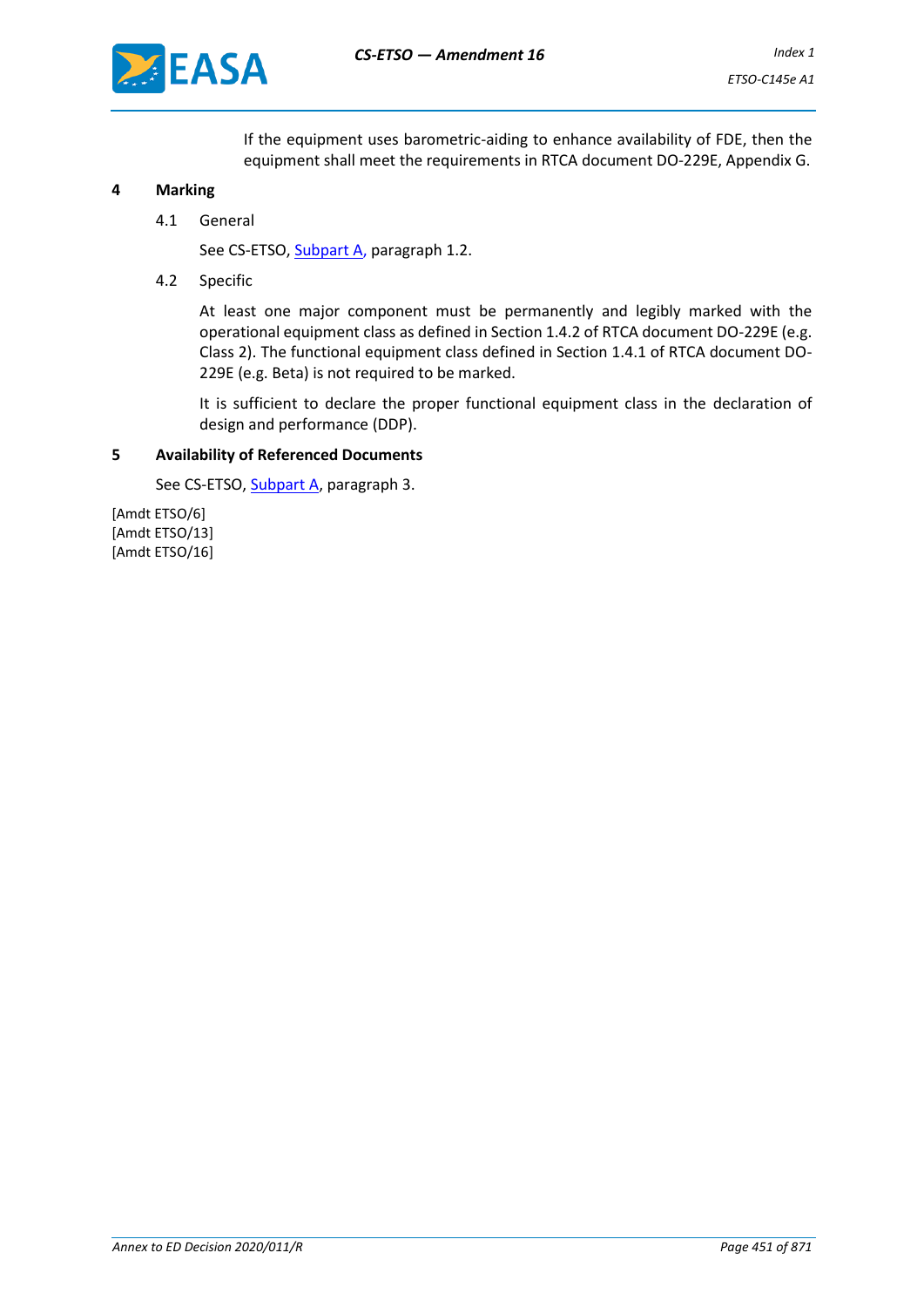

# **Appendix 1 to ETSO-C145e A1 – End-Use Equipment Manufacturer Tests for SBAS CCA Functional Position, Velocity, Time (PVT) Sensors Used for Navigation and Non-Navigation Applications**

*ED Decision 2020/011/R*

#### 1. SCOPE

This Appendix describes the required supplementary equipment level testing, in addition to the environmental testing of RTCA document DO-229E, Section 2.4, that is required to be conducted by the manufacturer of the end-use equipment to receive an ETSO-C145e Class Beta authorisation when using an ETSO-2C204a SBAS CCA functional sensor.

To perform functional tests and measure the performance in the environment, the applicant will use the detailed functional test procedures delivered with the ETSO-2C204a CCA. These test procedures are intended to streamline and simplify the ETSO-C145e authorisation process for the manufacturer of the end-use equipment by allowing credit for the design and selected testing performed at the SBAS CCA functional sensor level. However, the manufacturer of the end-use equipment remains fully responsible for the design and control of the article per their ETSO-C145e ETSOA.

#### 2. GENERAL PRINCIPLES

- (a) Testing methods for GPS/SBAS equipment have been standardised by RTCA document DO-229E, and serve as the basis for ETSO-C145e. RTCA document DO-229E was written to cover equipment that can be installed on aircraft. Section 2.4 specifically addresses the issues of the environment in which the equipment operates and provides the approved test methods to validate the performance of the equipment in this environment. Section 2.4 represents the RTCA consensus in identifying which RTCA document DO-229E requirements are sensitive to environmental effects. These requirements are listed in the environmental tables referenced in Section 2.4.1.
- (b) The determination that a MOPS requirement is susceptible to the environment does not depend on whether or not the implementation is a CCA installed within an ETSO-C145e article. This is the same concept as an equipment enclosure that is designed to protect against a benign environment compared with one that is designed for a severe environment; the identification of the susceptible requirements is the same.
- (c) Therefore, this Appendix uses the tables of RTCA document DO-229E Section 2.4.1 to identify the MOPS requirements that are susceptible to environmental effects for an SBAS CCA functional sensor in the end-use equipment. The focus is on the change in environment seen by the SBAS CCA functional sensor as a result of its installation in the end-use equipment. For example, other components inside the end-use equipment may radiate RF energy that could interfere with the GPS functions; therefore, the ambient testing performed at the CCA level is not equivalent to tests performed in the end-use equipment. This is the basis for defining the RTCA document DO-229E Section 2.5 performance tests that need to be repeated by the manufacturer of the end-use equipment.
- (d) The Class Beta environmental table referenced in RTCA document DO-229E Section 2.4.1 is the prime source to determine the MOPS performance requirements that are susceptible to environmental conditions. Based on the table, the susceptible requirements can be grouped into two categories: those that are susceptible to most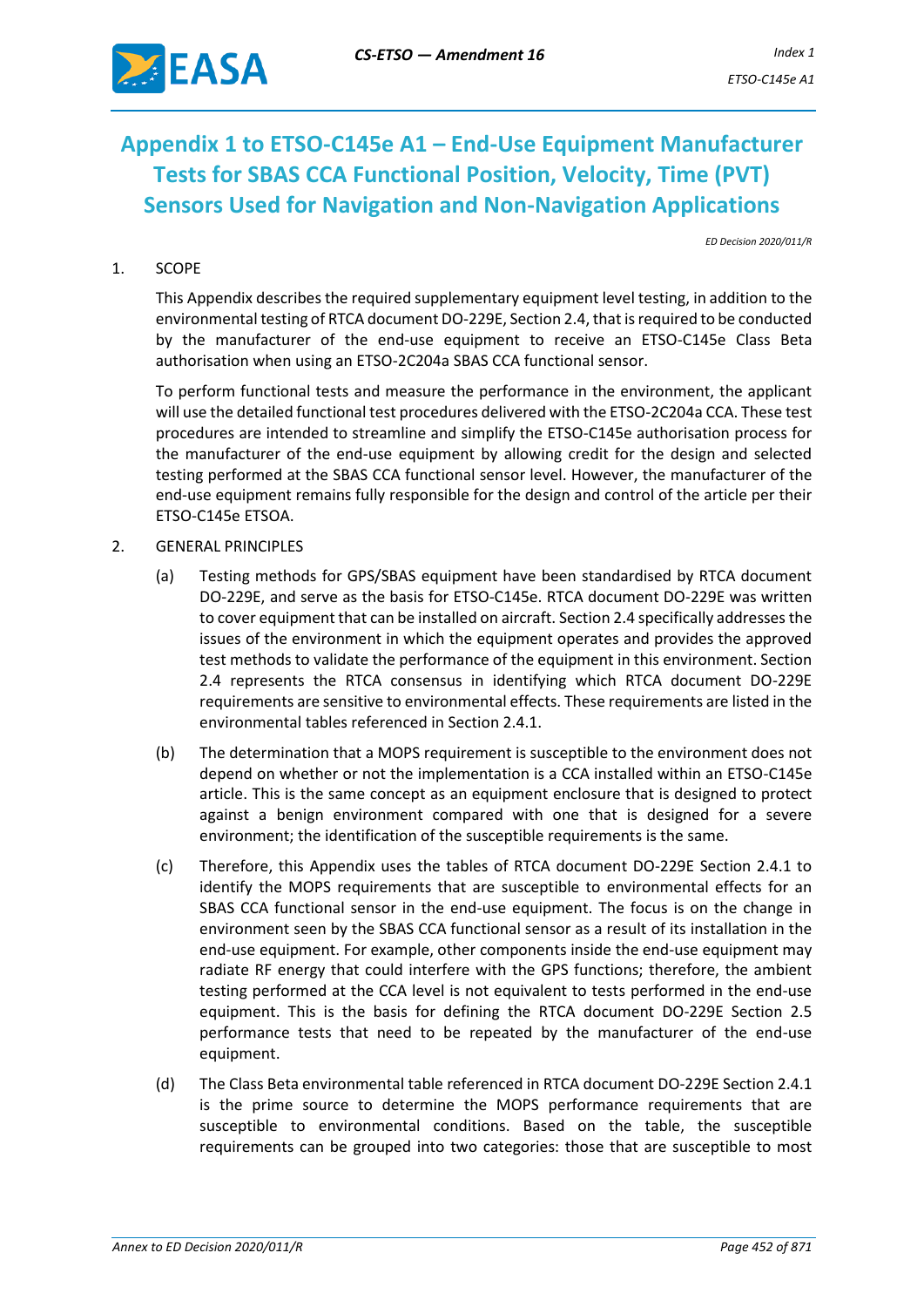

types of environmental conditions (described in Section 3) and those that are susceptible to only a few (described in Section 4).

Note: The tables for Class Beta-1, -2, and -3 equipment identify similar requirements that are susceptible to the installed environment. The only difference is the applicable MOPS requirements that are consistent with the operational class (i.e. Class -1, - 2, or -3).

3. PERFORMANCE REQUIREMENTS THAT ARE SUSCEPTIBLE TO MOST TYPES OF ENVIRONMENTAL **CONDITIONS** 

The RTCA document DO-229E requirements for accuracy (Sections 2.1.3.1, 2.1.4.1, and 2.1.5.1) and sensitivity and dynamic range (Section 2.1.1.10) are sensitive to most types of environmental conditions. However, these requirements are linked to the message loss rate requirement in 2.1.1.3.2. Sections 3.1 and 3.2 below identify the testing that manufacturers of end-use equipment are required to repeat to demonstrate that the SBAS CCA functional sensor continues to meet the accuracy, dynamic range, and message loss rate performance requirements after installation in the end-use equipment. All the tests shall be run under conditions in which the functions of the end-use equipment are fully enabled to create the worst-case environment.

- 3.1. RTCA document DO-229E 2.5.8 Accuracy Test
	- (a) The accuracy test described in Section 2.5.8 is actually a joint test that covers accuracy, sensitivity and dynamic range. This joint testing also applies under the environment as stated in Section 2.4.1.1.5, with environmental adaptations as described in Section 2.4.1.1.1.
	- (b) The demonstration of accuracy is performed in accordance with Section 2.5.8.1 only for the test case with broadband external interference noise. This test must be repeated when the CCA is installed in the end-use equipment, and it is sufficient to perform it using broadband interference.
		- (1) The environmental testing is limited to broadband interference, as it represents the worst-case signal-to-noise condition, which is the most sensitive to environmental effects. This applies equally to the environment for the CCA that is created by the end-use equipment.
		- (2) Section 2.5.8 contains a measurement accuracy test in 2.5.8.1, with the detailed test procedure in Section 2.5.8.2. The Section 2.5.8.1 test must be run under the worst-case environment identified in the 'Additional Considerations for Internal Interference Sources' section below. The measurement accuracy testing can be combined with the message loss rate testing described in Section 2.5.2.1.
		- (3) Section 2.5.8.3 is a 24-hour actual satellite accuracy test. The Section 2.5.8.3 test exposes the equipment to a variety of signal conditions and data-processing conditions over varying satellite geometries that will increase the confidence that no unforeseen interactions between components within the end-use equipment and the SBAS CCA functional sensor will go undetected. The 24-hour testing in Section 2.5.8.3 can be combined with the 24-hour message loss rate testing described in Section 2.5.2.4 (see the section on 'Additional Considerations for Internal Interference Sources').
		- (4) Section 2.5.8.4 (SBAS Tracking Bias) is an analysis of the GPS hardware, and it is therefore not necessary to repeat it at the end-use equipment level provided that no extra RF components that affect the RF filtering response are inserted in the RF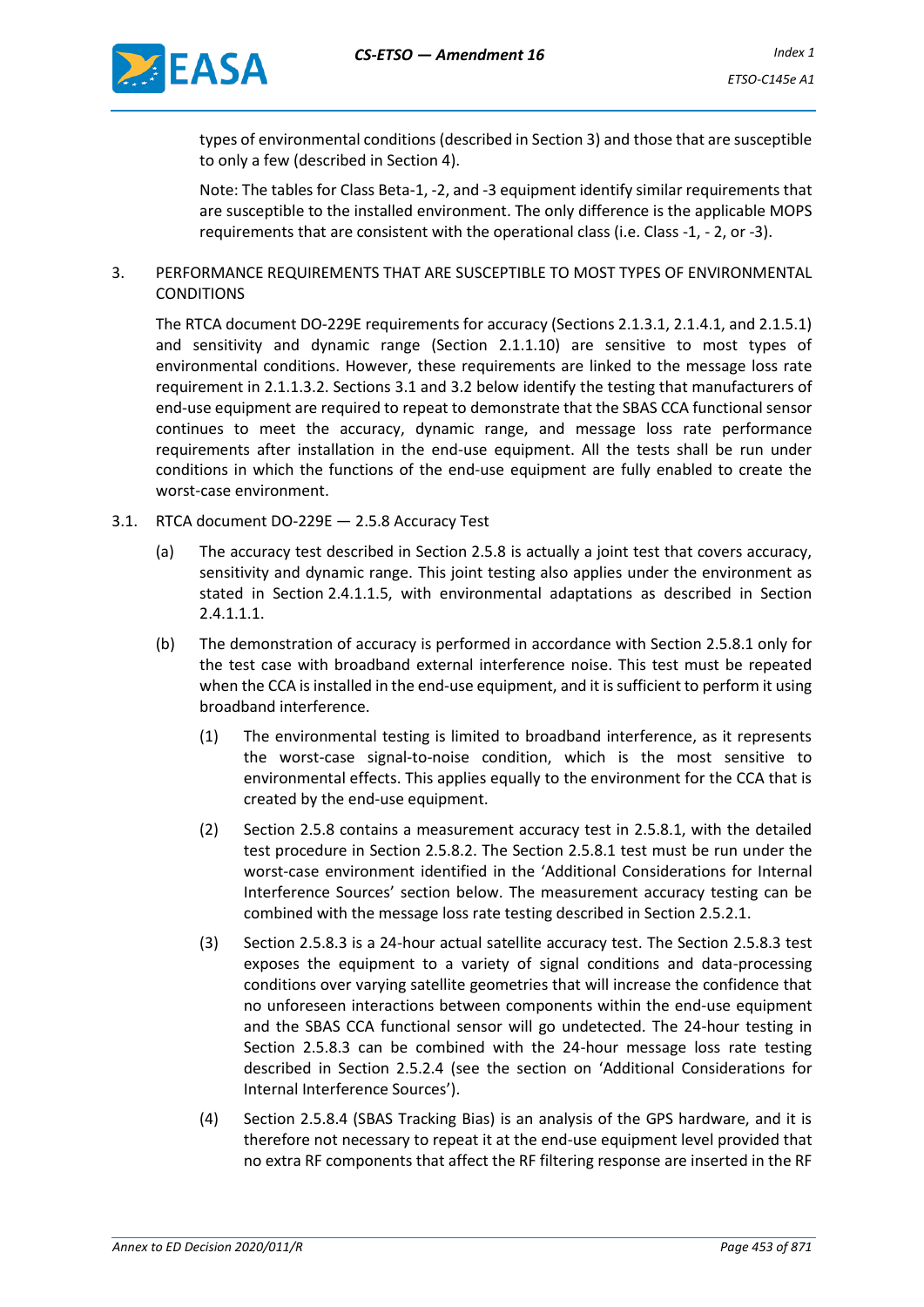

path. Otherwise, the manufacturer of the end-use equipment must also repeat the SBAS Tracking Bias test.

- (c) The test threshold is relaxed from 110 % to 125 % as specified in Table 2-25 of the 2.5.8.2.1 test procedure to shorten the duration of the test. However, the Section 2.5.8 testing (excluding the SBAS Tracking Bias test in Section 2.5.8.4) for the CCA in the enduse equipment shall be under ambient conditions per Section 2.5 with the 110-% test pass threshold for the maximum test sensitivity.
- (d) The Section 2.5.8 testing (excluding the SBAS Tracking Bias test in Section 2.5.8.4) will be repeated against the accuracy requirements that are consistent with the desired operational class (i.e. the Section 2.1.3.1, 2.1.4.1, and 2.1.5.1 accuracy requirements, as appropriate).
- (e) Only the broadband external interference noise test case using minimum satellite power will be executed in most cases, to shorten the duration of the test. The Section 2.5.8.1 testing will be repeated for both the minimum and the maximum satellite power only for the worst-case environment.
- 3.2. RTCA document DO-229E 2.5.2 Message Loss Rate Test
	- (a) Section 2.5.2 specifies the message loss rate test for the Section 2.1.1.3.2 message loss rate requirement. This test is conducted in conjunction with the Section 2.5.8 accuracy testing. Section 2.5.2.2 defines the test procedure to collect data to verify the SBAS message loss rate in the presence of interference using the test cases in which the SBAS satellite is at minimum power. Section 2.5.2.3 defines the pass-fail criteria.
	- (b) The test in Section 2.5.2.2 is performed during the measurement accuracy broadband interference test case described in paragraph 3.1.
	- (c) The test procedure in Section 2.5.2.4.1 is run in conjunction with the Section 2.5.8.3 24 hour accuracy test. Section 2.5.2.4.2 defines the pass-fail criteria for the test case described in paragraph 3.1(b)(3).
- 4. PERFORMANCE REQUIREMENTS THAT ARE PARTIALLY SUSCEPTIBLE TO ENVIRONMENTAL **CONDITIONS** 
	- (a) The Class Beta tables (Tables 2-14, 2-16, and 2-18) in Section 2.4.1 of RTCA document DO-229E indicate that the requirements for the initial acquisition time (2.1.1.7) and the satellite reacquisition time (2.1.1.9) are sensitive to four environmental conditions: icing, lightning-induced transient susceptibility, lightning direct effects, and normal/abnormal operating conditions. The requirements for loss of navigation (2.1.1.13.2, 2.1.4.12.2, and 2.1.5.12.2) and loss of integrity (2.1.1.13.1, 2.1.4.12.1, and 2.1.5.12.1) are sensitive to low and high operating temperatures.
	- (b) The lightning-induced transient susceptibility, lightning direct effects, or icing environmental conditions are not pertinent to the environment that is created by the end-use equipment relative to the SBAS CCA functional sensor. However, the manufacturer of the end-use equipment remains responsible for meeting the overall environmental qualification requirements at the end-use equipment level.
	- (c) The loss of navigation and loss of integrity indications are limited to temperature testing, and the information in RTCA document DO-229E, Sections 2.4.1.1.2 and 2.4.1.1.3, is appropriate. The purpose is to ensure that the interface used to indicate the loss of navigation is functional under the environmental conditions that are present after the SBAS CCA functional sensor is installed in the end-use equipment. Sections 2.4.1.1.2 and 2.4.1.1.3 indicate that any source that generates the indication can be used, since it is the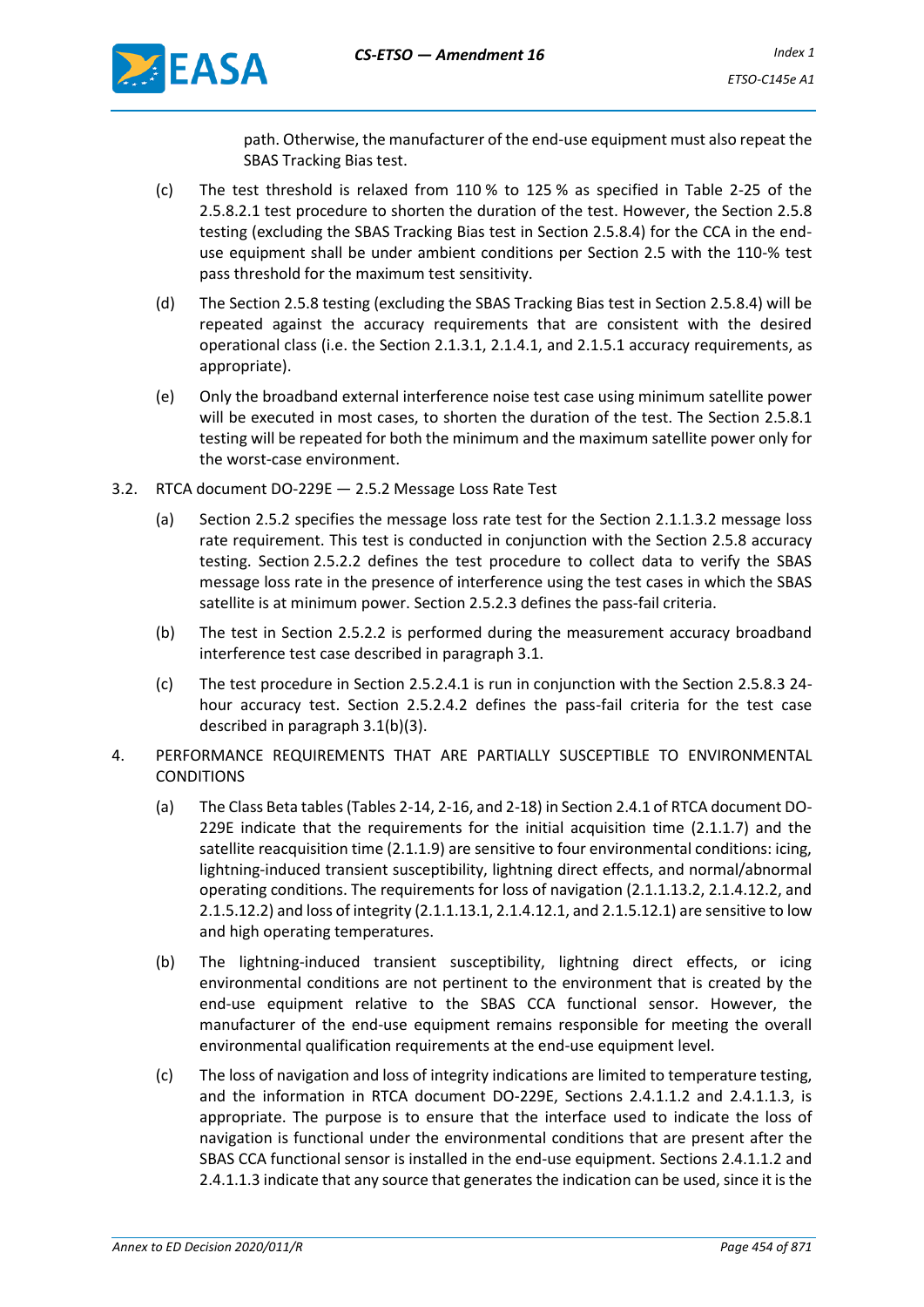

interface and not the detection mechanism that is verified. The temperature testing performed at the end-use equipment level is the worst-case scenario. It is not necessary to repeat the CCA-level test at room temperature in the end-use equipment, since the environmental qualification adequately addresses the testing for these requirements.

- (d) EUROCAE ED-14 Section 16 relates to aircraft power supplies (refer to ETSO Section 3.1.2 for the environmental qualification requirements). Sections 16.5.1.2 and 16.6.1.2 are for supply voltage modulation (AC)/ripple (DC). Given the potential susceptibility of the SBAS CCA functional sensor to power supply noise, it is prudent to repeat the tests at the enduse equipment level on this basis.
- (e) Sections 4.1 and 4.2 identify the testing that manufacturers of end-use equipment are required to repeat to demonstrate that the SBAS CCA functional sensor continues to meet the acquisition time and reacquisition time performance requirements relative to the normal/abnormal operating conditions after installation in the end-use equipment. All the tests shall be run under conditions in which the functions of the end-use equipment are fully enabled, to create the worst-case environment.
- 4.1. RTCA document DO-229E 2.5.4 Initial acquisition test procedures

The information in RTCA document DO-229E, Section 2.4.1.1.4, on the initial acquisition test in Section 2.5.4 applies. The manufacturer of the end-use equipment shall repeat the initial acquisition testing described in RTCA DO-229E, Section 2.5.4.

4.2. RTCA document DO-229E — 2.5.6 Satellite reacquisition time test.

The manufacturer of the end-use equipment is required to repeat the satellite reacquisition time testing in RTCA document DO-229E, Section 2.5.6.

- 5. ADDITIONAL CONSIDERATIONS FOR INTERNAL INTERFERENCE SOURCES
	- (a) Installing an SBAS CCA functional sensor into end-use equipment that also includes other functions requires a careful evaluation of the potential internal radiated and conducted interference. The manufacturer of the end-use equipment must evaluate each operating mode to determine whether the mode changes the environment for the installed SBAS CCA functional sensor. If there is only one environment, or there is clearly one worst-case environment, then the accuracy and message loss rate testing in Section 3 can be run in that operating mode only. For example, if the end-use equipment includes an RF transmitter that radiates at one frequency, one could reasonably argue that setting the transmitter at full power with maximum data throughput would generate a clear worstcase environment in which to run all the testing.
	- (b) In the case of multiple environments, the accuracy and message loss rate tests can either be run in each environment, or the methodology in RTCA document DO-229E, Section 2.4.1.2.3, can be used to run an aggregate test with approximately equal time in each mode. The methodology in Section 2.4.1.2.3 must be used to identify the modes with the greatest susceptibility under which the combined accuracy and message loss rate tests are repeated in addition to the aggregate test. For example, the methodology of Section 2.4.1.2.3 is appropriate for end-use equipment that contains a high-power transmitter that operates on a large number of frequencies such that it is impractical to run a test at each frequency. This is analogous to the large number of frequencies that need to be tested during the EUROCAE ED-14 Section 19 testing on induced signal susceptibility and the Section 20 testing on radio frequency susceptibility, and this is the reason why the methodology of Section 2.4.1.2.3 was developed.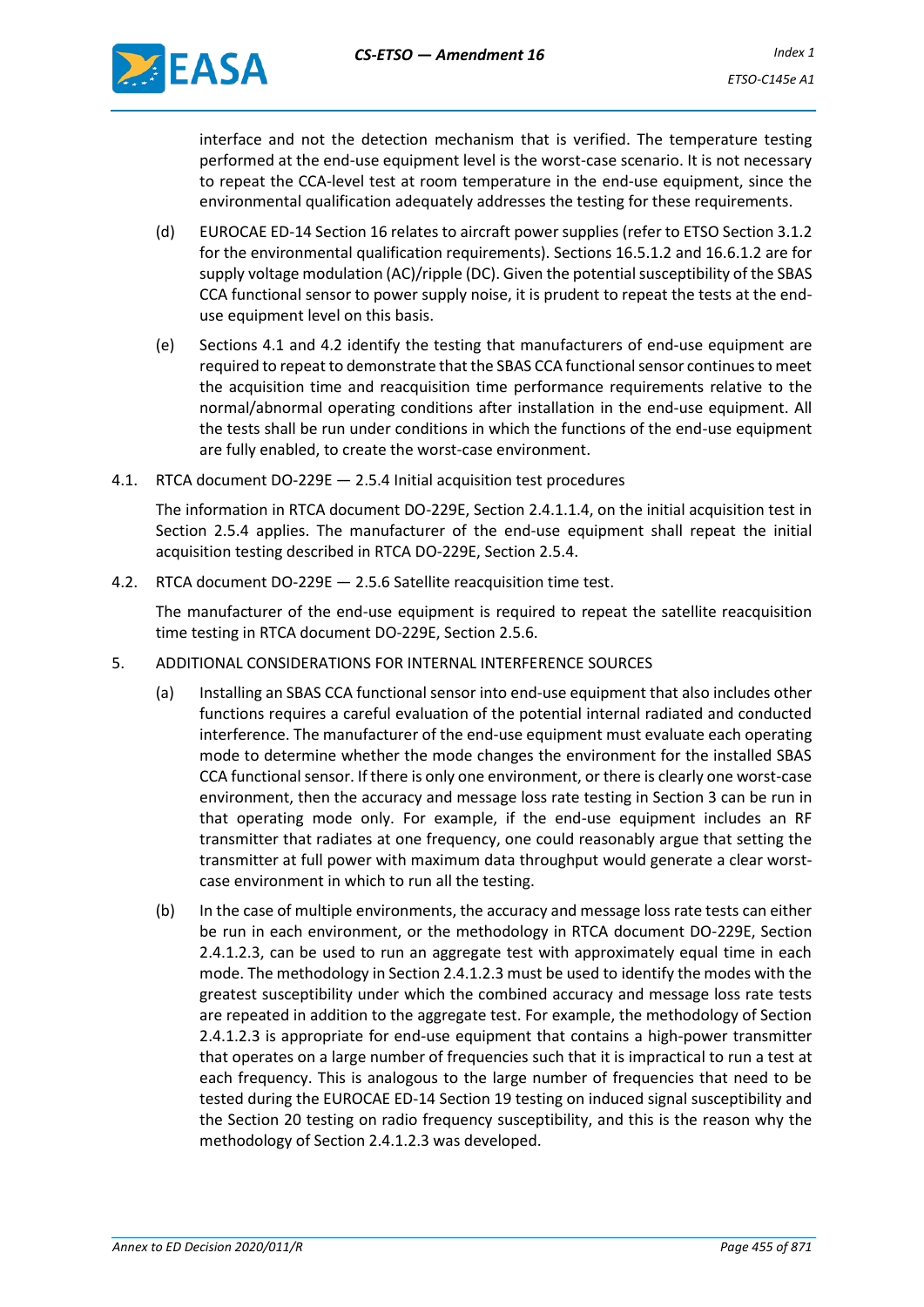

- (c) It is sufficient to identify one worst-case environment when performing acquisition and 24-hour accuracy testing.
- 6. SUMMARY
	- (a) The manufacturer of end-use equipment that incorporates an SBAS CCA functional sensor is required to repeat the following RTCA document DO-229E Section 2.5 testing under ambient conditions (see Section 5) after installing the SBAS CCA functional sensor in the end-use equipment:
		- The Section 2.5.8 accuracy test (excluding the SBAS Tracking Bias test in 2.5.8.4) adapted per Section 2.4.1.1.1, except that the 110-% test pass threshold is used.

Note: Excluding the SBAS Tracking Bias test is acceptable, provided that the enduse equipment does not insert into the RF signal path any components that affect the filtering response. Otherwise, the manufacturer of the end-use equipment must repeat the SBAS Tracking Bias test as well.

- The Section 2.5.2 message loss rate test.
- The Section 2.5.4 initial acquisition test.
- The Section 2.5.6 satellite reacquisition time test.
- (b) The manufacturer of the end-use equipment remains responsible for completing a full environmental qualification evaluation (ETSO Section 3.1.2) at the end-use equipment level. The manufacturer of end-use equipment that incorporates an SBAS CCA functional sensor is required to repeat the loss of navigation indication and loss of integrity indication tests as part of the environmental qualification according to RTCA document DO-229E Sections 2.4.1.1.2 and 2.4.1.1.3 respectively.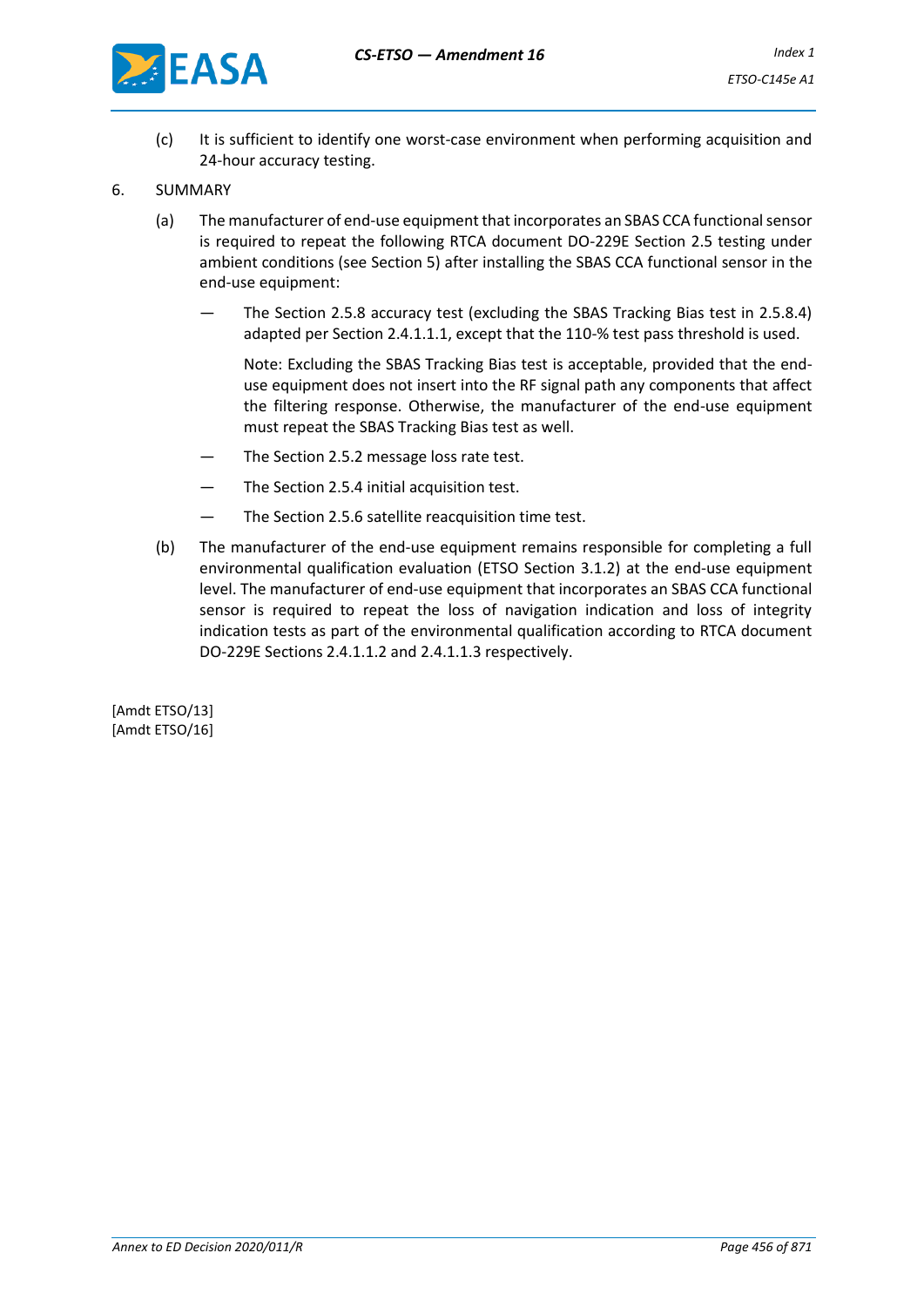

# <span id="page-9-0"></span>**Appendix 2 to ETSO-C145e A1 – Addition to RTCA Document DO-229E Section 1**

*ED Decision 2020/011/R*

This Appendix describes the required modifications and additions to RTCA DO-229E for compliance with this ETSO. This Appendix adds a new Section 1.8.3 and corrects a long-standing mistake in the Section 2.4 environmental requirement tables.

The new section provides information for cybersecurity and spoofing mitigation to make RTCA document DO-229E consistent with the new RTCA MOPS template and RTCA document DO-253D, Minimum Operational Performance Standards for GPS Local Area Augmentation System Airborne Equipment.

#### **1.8.3 Cybersecurity and GNSS Spoofing Mitigation**

This section contains information to address intentional interference with the GNSS. Spoofing is caused by RF waveforms that mimic true signals in some ways, but deny, degrade, disrupt, or deceive a receiver's operation when they are processed. Spoofing may be unintentional, such as effects from the signals of a GNSS repeater, or may be intentional and even malicious. There are two classes of spoofing:

- Measurement spoofing introduces RF waveforms that cause the target receiver to produce incorrect measurements of time of arrival or frequency of arrival or their rates of change;
- Data spoofing introduces incorrect digital data to the target receiver for its use in processing of signals and the calculation of positioning, navigation and timing (PNT).

Either class of spoofing can cause a range of effects, from incorrect outputs of PNT to receiver malfunction. The onset of effects can be instantaneous or delayed, and the effects can continue even after the spoofing has ended. Improperly used or installed GNSS re-radiators act like spoofers. Reradiators replay and GNSS emulator devices can present misleading information to GNSS equipment and/or could cause lasting effects.

Equipment manufacturers should implement measures to mitigate processing of erroneous data. Cross-checks of GNSS sensor data against independent position sources and/or other detection monitors using GNSS signal metrics or data checks can be implemented in the antenna, receiver, and/or through integration with other systems at the aircraft level. Data validity checks to recognize and reject measurement and data spoofing should be implemented in the receiver. Additional guidance and best practices related to GNSS equipment can be found in the U.S. Department of Homeland Security document 'Improving the Operation and Development of Global Positioning System (GPS) Equipment Used by Critical Infrastructure'<sup>5</sup> and GLOBAL POSITIONING SYSTEMS DIRECTORATE SYSTEMS ENGINEERING & INTEGRATION: INTERFACE SPECIFICATION, IS-GPS-200, Navstar GPS Space Segment/Navigation User Interfaces, Revision H, IRN-IS-200H-003, 28 July 2016.

Aircraft equipment information vulnerabilities (such as cybersecurity risks) have been present for digital systems since the development of the personal computer (PC) in the late 1970s and even longer for RF systems, and the advent of internet connectivity has substantially increased those risks. Typically, access to navigation receivers has been controlled such that they are considered to be vulnerable only through RF signals and OEM and/or aircraft operator controlled processes for maintenance and updates. In some cases, aircraft GNSS receivers may be field-loadable by approved personnel, requiring physical access and physical interface to the ground receivers. However, it is

https://ics-cert.us-cert.gov/sites/default/files/documents/Improving\_the\_Operation\_and\_Development\_of\_Global\_Positioning System (GPS) Equipment Used by Critical Infrastructure S508C.pdf.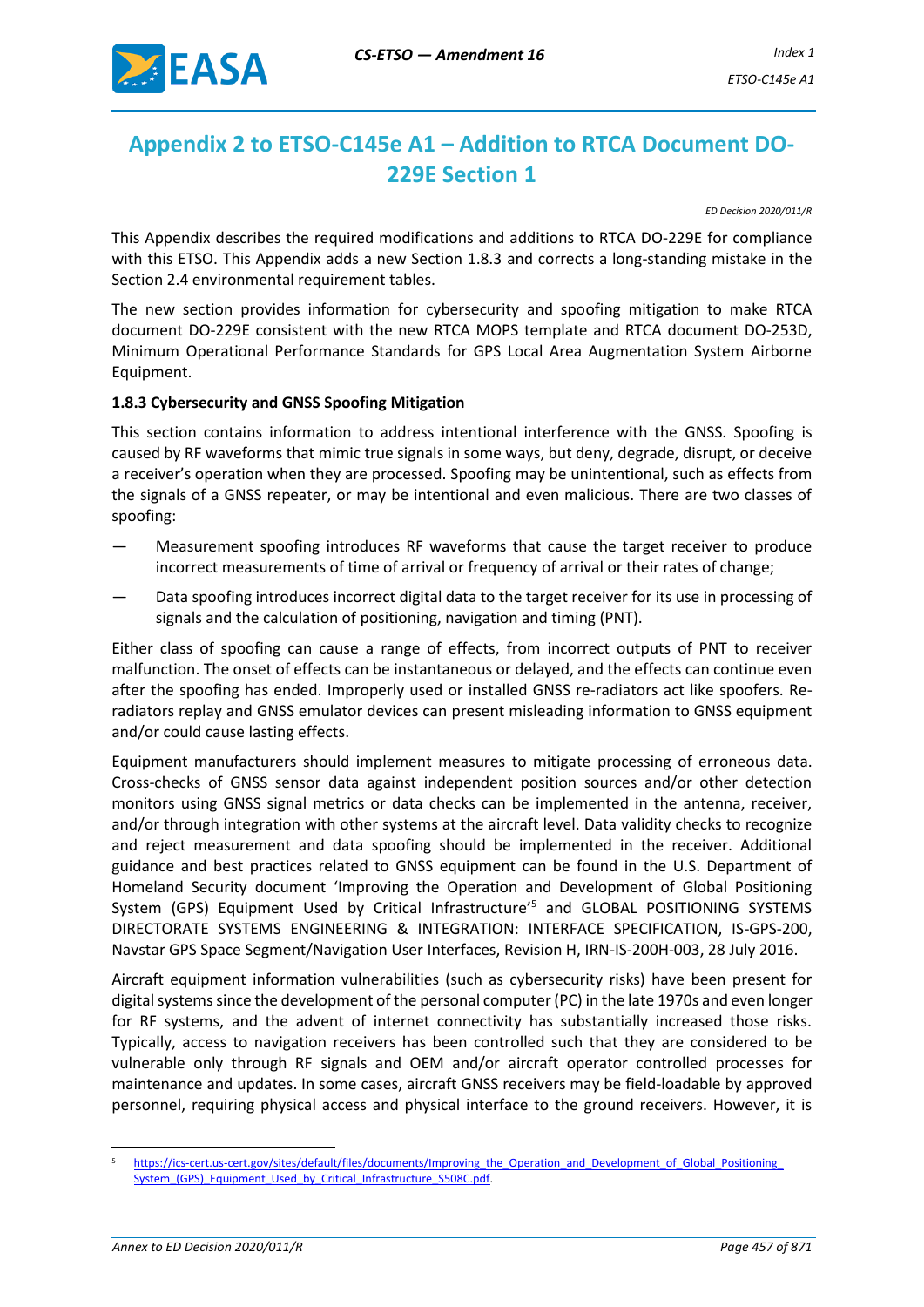

expected that not all aircraft in the future will rely on such physical isolation for the security of avionics. Internet and Wi-Fi connectivity have become popular as a means for aircraft or equipment manufacturers to update installed avionics software, to update databases, or provide an alternate means of communicating with the flight crew or cabin (e.g., in-flight entertainment, weather, etc.).

In most countries, the State provides oversight of safety-of-flight systems (sometimes referred to as 'authorised services') which provide information to aircraft, such as ILS, VOR, GNSS, and DME, to name a few. However, the State typically does not provide oversight on 'non-trusted' connectivity such as the internet, Wi-Fi, or manufacturer-supplied equipment interfaces which permit the input of externally supplied data into aircraft systems. A manufacturer may expose aircraft information vulnerabilities through the design of the equipment, or the equipment may become vulnerable as a result of being connected to a common interface. Therefore, it is important for manufacturers to consider aircraft information security risk mitigation strategies in their equipment design, particularly when the equipment is responsible for an interface between the aircraft and aircraft-external systems.

Apart from any specific aircraft-information-security-related performance requirements that are contained in the MOPS, it is recommended that manufacturers consider a layered approach to aircraft information security risk mitigation that includes both technical (e.g. software, signal filtering) and physical strategies. From a technical perspective, for example, this could include signal spoofing detection capabilities or more stringent, multi-factored authentication techniques such as passwords, PINs, and digital certificates. From a physical perspective, a manufacturer could consider connectors that require special tools to remove them to prevent passenger tampering — although navigation avionics are typically located in an avionics bay inaccessible to passengers. And finally, but just as important, manufacturers should consider supply chain risk management; for example, if a manufacturer outsources the development of software code, are the contractor and its staff properly vetted?

Civil aviation authorities (CAAs) have a regulatory interest when an applicant's design makes use of a non-trusted connection through which the installation can potentially introduce aircraft information security vulnerabilities. This requires the applicant to address not only the information security vulnerabilities and mitigation techniques for the new installation, but to also consider how vulnerability could propagate to existing downstream systems. Therefore, it is recommended that manufacturers reference their equipment aircraft information security review and mitigation strategies in the installation manual of the equipment so that the applicant can consider them in meeting the regulatory requirements of the installation.

#### Table 2-14 to Table 2-20

The tables incorrectly reference and label EUROCAE ED-14/RTCA document DO-160 Sections 16.5.1.2 and 16.6.1.2 regarding '2.1.1.7 Acquisition Time' and '2.1.1.9 Reacquisition Time'. Change the table references as follows:

The MOPS initial acquisition time requirement (2.1.1.7) applies to both AC and DC equipment under abnormal operating conditions (EUROCAE ED-14/RTCA document DO-160 Sections 16.5.2 and 16.6.2) and the satellite reacquisition time requirement (2.1.1.9) applies to both AC and DC equipment under normal operating conditions (EUROCAE ED-14/RTCA document DO 160 Sections 16.5.1 and 16.6.1).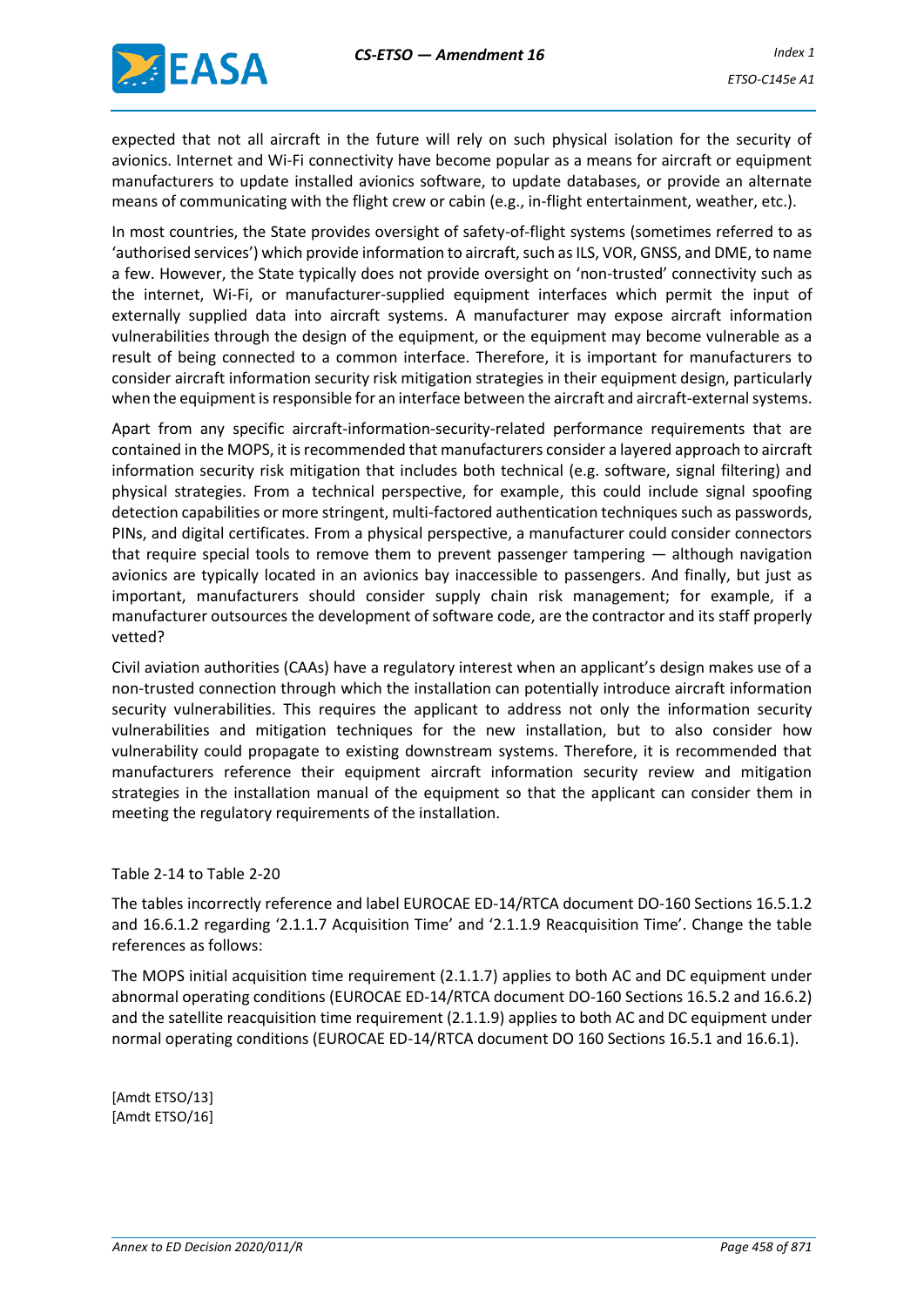

# **Appendix 3 to ETSO-C145e A1**

*ED Decision 2020/011/R*

Reserved.